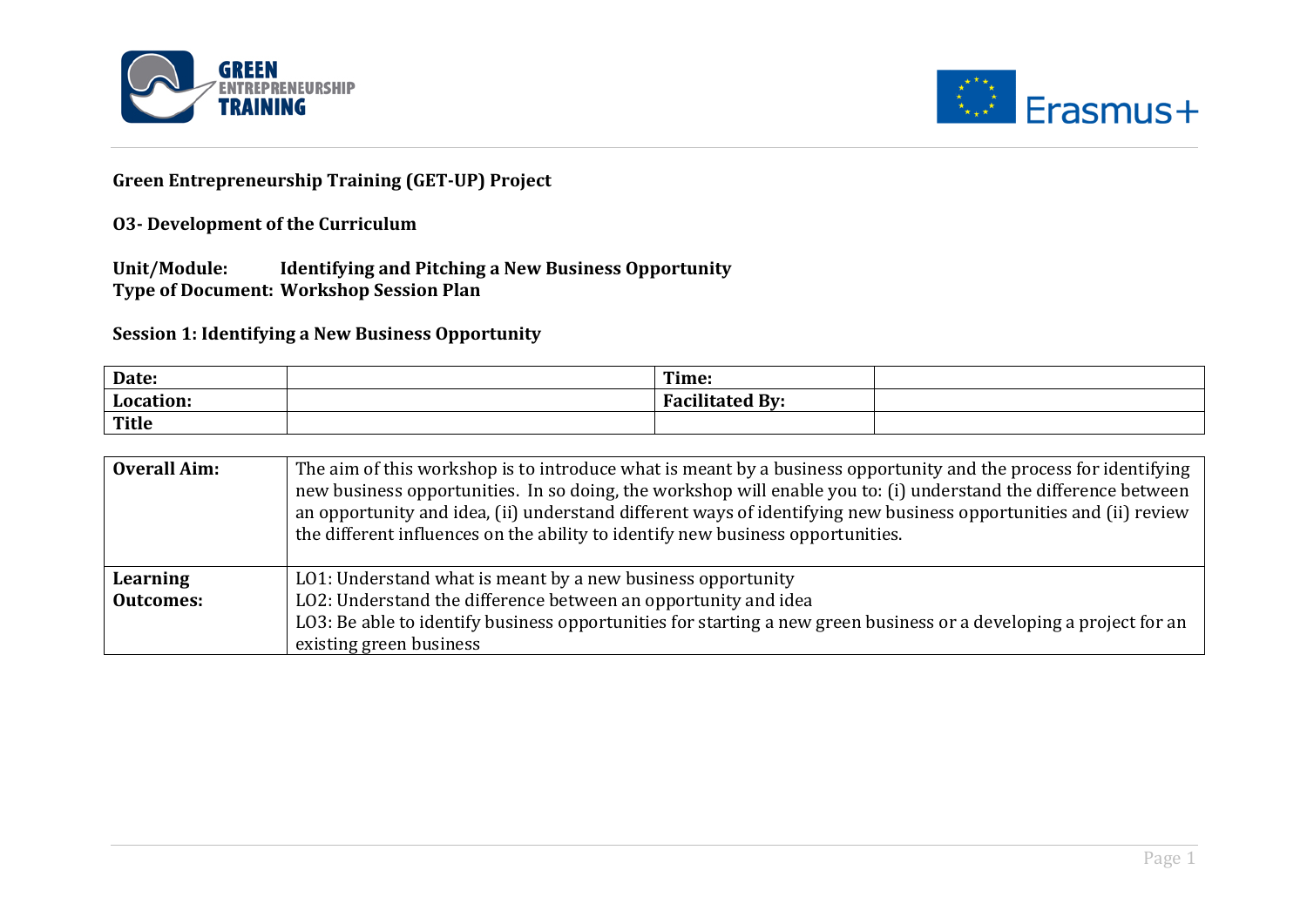



| <b>Time</b> | <b>Learning</b><br><b>Outcome</b> | Input                                                                                                                                                                                                                                                                                                                     | <b>Slides</b> | <b>Learning and Assessment</b><br><b>Activities</b>                                                                                                                                                                                           |
|-------------|-----------------------------------|---------------------------------------------------------------------------------------------------------------------------------------------------------------------------------------------------------------------------------------------------------------------------------------------------------------------------|---------------|-----------------------------------------------------------------------------------------------------------------------------------------------------------------------------------------------------------------------------------------------|
| 09.30-09.45 |                                   | <b>Workshop Overview</b><br>Introduce the session, the workshop theme, the<br>agenda and discuss expectations<br>Through the ice-breaker, reflect on myths and<br>misconceptions surrounding idea generation (e.g. it<br>is not difficult to come up with ideas) and the<br>difference between an opportunity and an idea |               | Introduction from the<br>participants<br>Ice-breaker $\Rightarrow$ When did you<br>last come up with a good idea -<br>What was the idea? When did<br>you come up with the idea?<br>What were you doing? Did you<br>do anything with the idea? |
| 09.45-09.55 | L <sub>01</sub>                   | Opportunities and being entrepreneurial<br>Outline the key activities associated with being<br>entrepreneurial<br>Review the abilities and skills associated with<br>identifying and spotting opportunities<br>Highlight identifying and spotting opportunities as<br>central to being entrepreneurial                    |               |                                                                                                                                                                                                                                               |
| 09.55-10.20 | LO1 and<br>L <sub>02</sub>        | What is an opportunity?<br>Introduce Activity 1 related to understanding of an<br>opportunity<br>Reflect on the outcomes from Activity 1 to review<br>definitions of an opportunity<br>Outline a definition of a new business opportunity                                                                                 |               | Complete Activity $1 \Rightarrow$ In pairs,<br>participants to write down<br>words and images that they<br>associate with the concept of<br>an 'opportunity'. Each pair to<br>feedback to the rest of the                                     |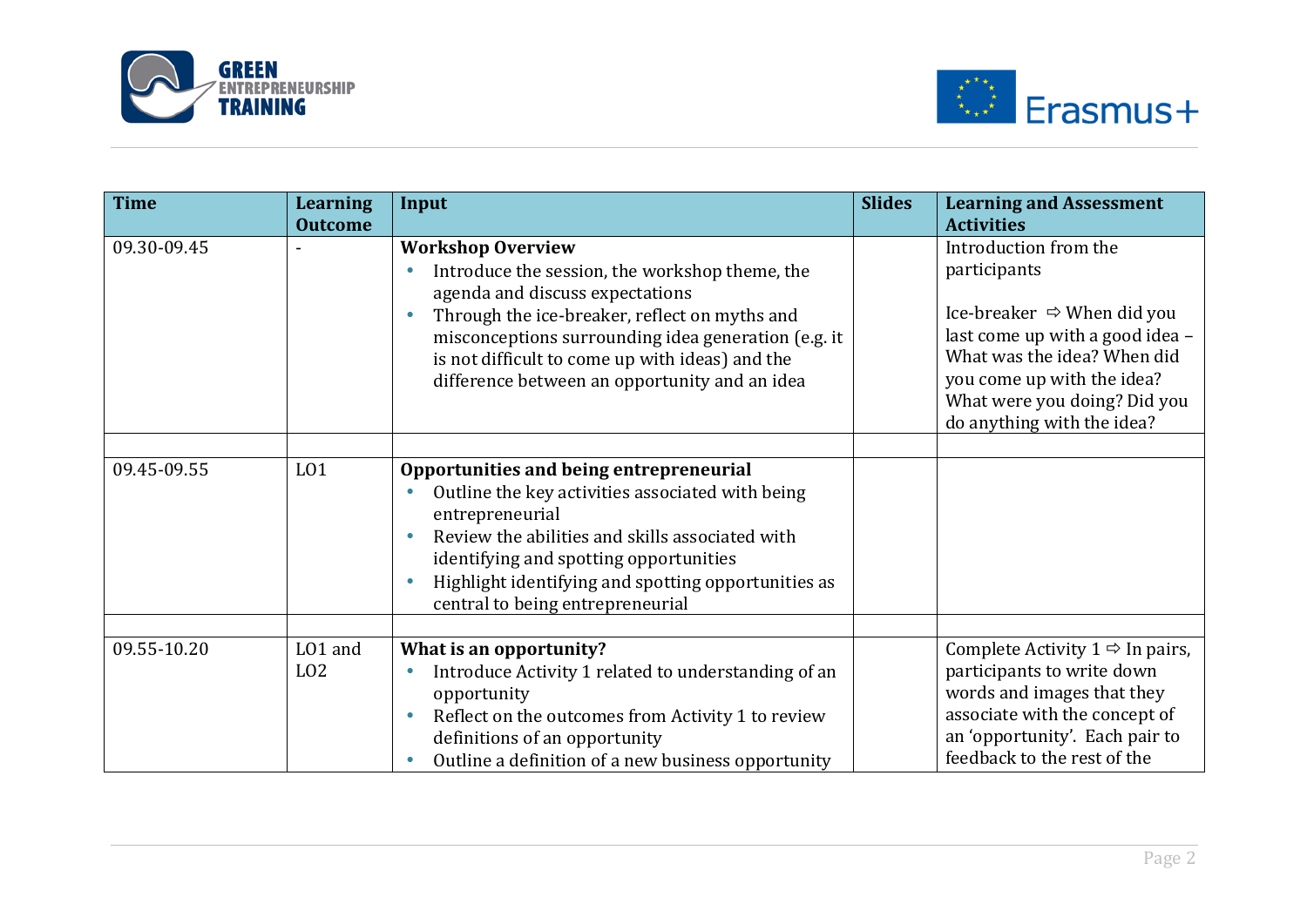



|             |                                         | and relate to starting a new green business or<br>developing and existing green business<br>Identify the difference between an opportunity and<br>idea                                                                                                                                                                                                                                              | group the key similarities and<br>differences in perceptions                                                                                                                                               |
|-------------|-----------------------------------------|-----------------------------------------------------------------------------------------------------------------------------------------------------------------------------------------------------------------------------------------------------------------------------------------------------------------------------------------------------------------------------------------------------|------------------------------------------------------------------------------------------------------------------------------------------------------------------------------------------------------------|
| 10.20-10.50 | LO <sub>2</sub> and<br>L <sub>0</sub> 3 | <b>Understanding opportunity recognition</b><br>Outline a definition of opportunity recognition - i.e.<br>the activities undertaken to identify new business<br>opportunities in the external environment<br>Introduce different models of opportunity<br>recognition and entrepreneurial action<br>Discuss the advantages and disadvantages of the<br>different models with the participants       | Complete Activity 2 $\Rightarrow$<br>Facilitate a group discussion<br>around the value of different<br>models of opportunity<br>recognition in spotting<br>opportunities in practice                       |
| 10.50-11.00 |                                         | <b>Tea and coffee</b>                                                                                                                                                                                                                                                                                                                                                                               |                                                                                                                                                                                                            |
|             |                                         |                                                                                                                                                                                                                                                                                                                                                                                                     |                                                                                                                                                                                                            |
| 11.00-11.20 | L <sub>03</sub>                         | <b>Understanding opportunity recognition</b><br>Review the different influences on the process of<br>identifying opportunities<br>Outline the importance of understanding<br>motivations and stage of development on<br>opportunity recognition as this will influence what<br>is done and how (e.g. acceptance of support from<br>others, the narrative used to describe experiences<br>to others) | Complete Activity $3 \Rightarrow$ Provide<br>participants with a checklist of<br>influences and facilitate self-<br>assessment against the<br>checklist to identify strengths<br>and areas for development |
|             |                                         |                                                                                                                                                                                                                                                                                                                                                                                                     |                                                                                                                                                                                                            |
| 11.20-12.20 | L <sub>03</sub>                         | <b>Identifying new business opportunities</b><br>Introduce the concept of megatrends as a                                                                                                                                                                                                                                                                                                           | Complete Activity $4 \Rightarrow$ In small<br>groups, review one or two                                                                                                                                    |